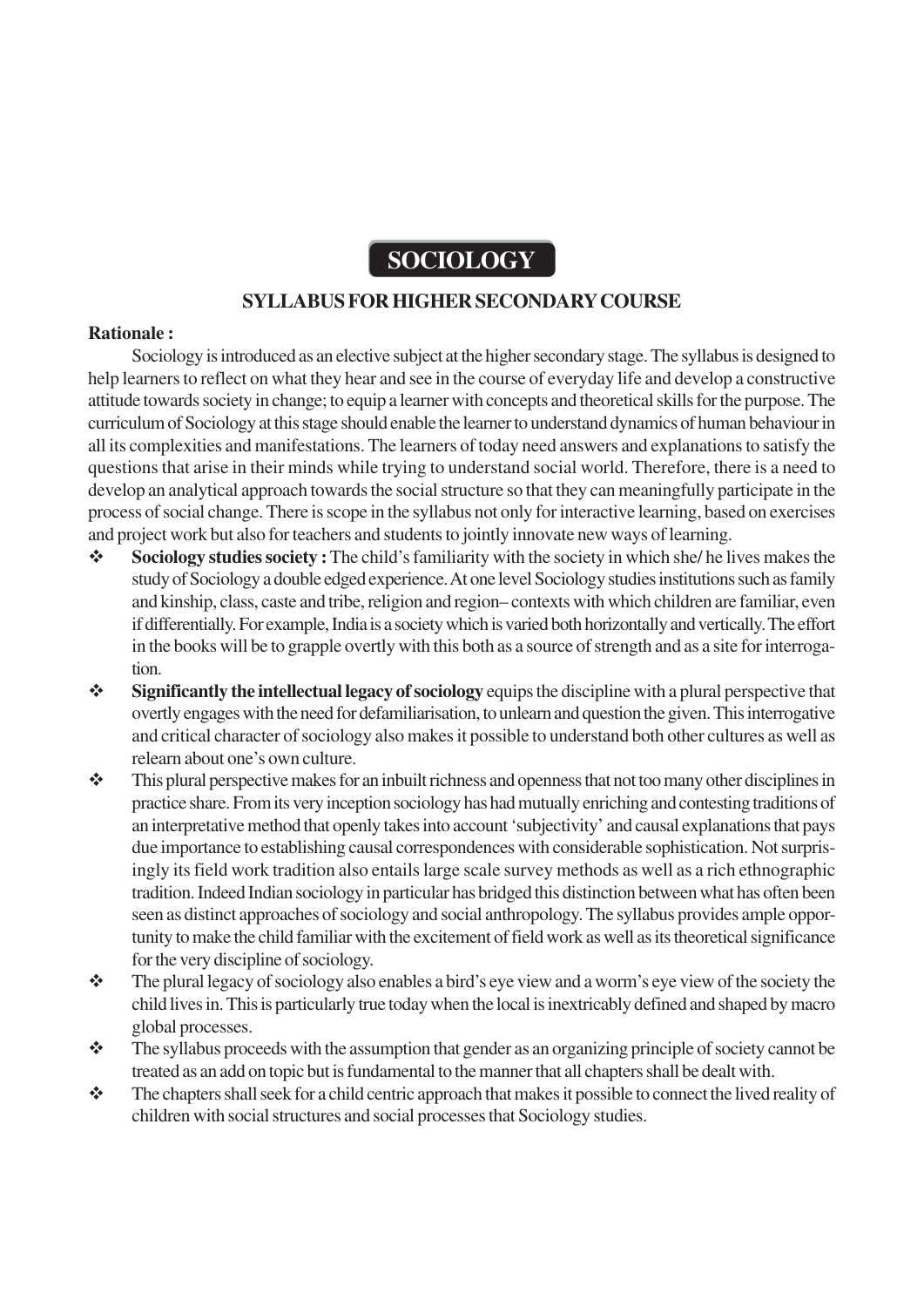# 2 Syllabi for H.S. Final Year

 A conscious effort will be made to build into the chapters a scope for exploration of society that makes learning a process of discovery. A way towards this is to deal with sociological concepts not as given but a product of societal actions, humanly constructed and therefore open to questioning.

# **Objectives :**

- \* To enable learners to relate classroom teaching to their outside environment.
- \* To introduce them to the basic concepts of sociology that would enable them to observe and interpret social life.
- $\div$  To be aware of the complexity of social processes.
- \* To appreciate diversity in society in India and the world at large.
- $\bullet$  To build the capacity of students to understand and analyse the changes in contemporary Indian society.

# **SOCIOLOGY**

# **SYLLABUS FOR HIGHER SECONDARY FINAL YEAR COURSE**

| <b>One Paper</b>                                   | <b>Times: Three Hours</b>                | Marks 100    |                |
|----------------------------------------------------|------------------------------------------|--------------|----------------|
| <b>Unitwise Distribution of Marks and Periods:</b> |                                          |              |                |
| Unit No.                                           | <b>Title</b>                             | <b>Marks</b> | <b>Periods</b> |
| <b>INDIAN SOCIETY</b>                              |                                          |              |                |
| Unit-I                                             | <b>Structure of Indian Society</b>       | 12           | 22             |
| $Unit-II$                                          | Social Institutions: Continuity & Change | 15           | 26             |
| $Unit-III$                                         | Social Inequality & Exclusion            | 10           | 22             |
| Unit-IV                                            | The Challenges of Unity in Diversity     | 15           | 26             |
| <b>CHANGES AND DEVELOPMENT IN INDIA</b>            |                                          |              |                |
| Unit-V                                             | Process of Social Change in India        | 10           | 20             |
| Unit-VI                                            | Social Change and the Polity             | 8            | 22             |
| Unit-VII                                           | Social Change and the Economy            | 10           | 22             |
| Unit-VIII                                          | New Areas of Social Change               | 10           | 20             |
| Unit-IX                                            | Social Movements                         | 10           | 20             |
|                                                    | <b>Total</b>                             | 100          | 200            |

## **Unitwise Distribution of Course contents :**

## **INDIAN SOCIETY**

## **Unit-I : Structure of Indian Society**

- **Introducing Indian Society :** Colonialism, Nationalism, Class and Community
- Demographic Structure
- Rural-Urban Linkages and Divisions

# **Unit-II : Social Institutions : Continuity and Change**

- $\div$  Family and Kinship
- The Caste System
- Tribal Society